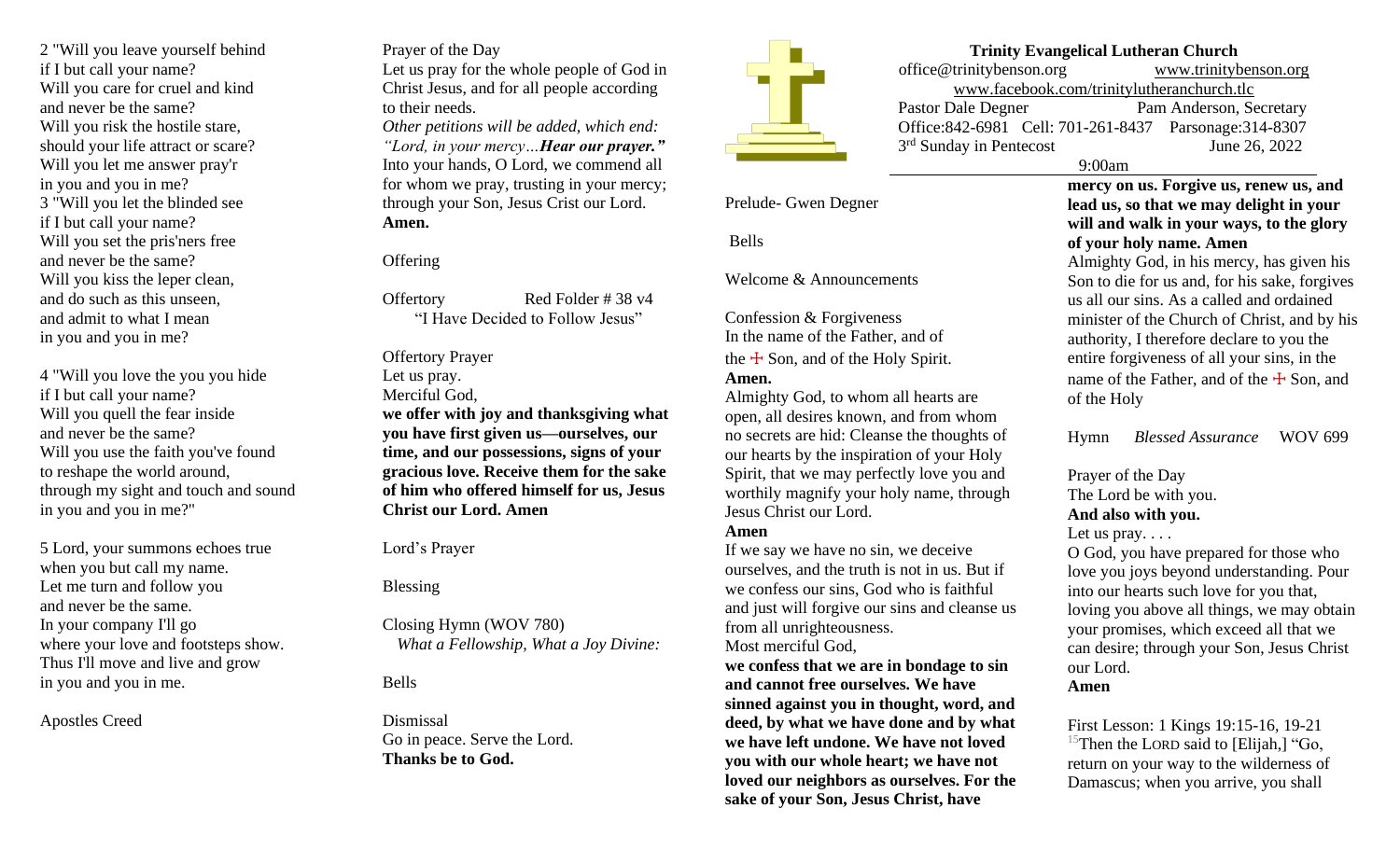anoint Hazael as king over Aram. <sup>16</sup>Also you shall anoint Jehu son of Nimshi as king over Israel; and you shall anoint Elisha son of Shaphat of Abel-meholah as prophet in your place.

 $19$ So he set out from there, and found Elisha son of Shaphat, who was plowing. There were twelve yoke of oxen ahead of him, and he was with the twelfth. Elijah passed by him and threw his mantle over him. <sup>20</sup>He left the oxen, ran after Elijah, and said, "Let me kiss my father and my mother, and then I will follow you." Then Elijah said to him, "Go back again; for what have I done to you?" <sup>21</sup>He returned from following him, took the yoke of oxen, and slaughtered them; using the equipment from the oxen, he boiled their flesh, and gave it to the people, and they ate. Then he set out and followed Elijah, and became his servant.

The word of the Lord. **Thanks be to God.**

# PSALM: Gather Comprehensive #24

*You Will Show Me the Path of Life* [#00788](https://www.onelicense.net/search?term=&hymnal=3&hymn=24&page=1&type=submit-hymn&addition=&downloads-only=false) Words and Music; First Line: You will show me the path of life Language: English Contributors: Marty Haugen Tune: © 1988, GIA Publications, Inc. Text: © 1988, GIA Publications, Inc. *All rights reserved.* Reprinted under One License 736526-A

#### Refrain:

You will show me the path of life, you, my, hope and my shelter; In your presence is endless oy at your side is my home forever.

- 1. Faithful God, I look to you, you alone my life and fortune never shall I look to other gods, you shall be my one hope.
- 2. From of old you are my heritage, you my wisdom and my safety, through the night you speak within my heart, silently you teach me.
- 3. So my heart shall sing for joy, in your arms I rest securely, you will not abandon me to death, you shall not desert me.

Second Lesson: Galatians 5:1, 13-25

<sup>1</sup>For freedom Christ has set us free. Stand firm, therefore, and do not submit again to a yoke of slavery.

 $^{13}$ For you were called to freedom, brothers and sisters; only do not use your freedom as an opportunity for self-indulgence, but through love become slaves to one another.  $^{14}$ For the whole law is summed up in a single commandment, "You shall love your neighbor as yourself."  $^{15}$ If, however, you bite and devour one another, take care that you are not consumed by one another.  $16$ Live by the Spirit, I say, and do not gratify the desires of the flesh.  $^{17}$ For what the flesh desires is opposed to the Spirit,

and what the Spirit desires is opposed to the flesh; for these are opposed to each other, to prevent you from doing what you want. <sup>18</sup>But if you are led by the Spirit, you are not subject to the law.  $19$ Now the works of the flesh are obvious: fornication, impurity, licentiousness, <sup>20</sup>idolatry, sorcery, enmities, strife, jealousy, anger, quarrels,

dissensions, factions,  $^{21}$ envy, drunkenness, carousing, and things like these. I am warning you, as I warned you before: those who do such things will not inherit the kingdom of God.

 $^{22}$ By contrast, the fruit of the Spirit is love, joy, peace, patience, kindness, generosity, faithfulness, <sup>23</sup>gentleness, and self-control. There is no law against such things.  $24$ And those who belong to Christ Jesus have crucified the flesh with its passions and desires. <sup>25</sup>If we live by the Spirit, let us also be guided by the Spirit. The word of the Lord. **Thanks be to God.**

Alleluia Verse (spoken) **Alleluia. Lord, to whom shall we go? You have the words of eternal life. Alleluia.**

Gospel: Luke 9:51-62 The Holy Gospel according to St. Luke, the 9<sup>th</sup> chapter.

**Glory to you, O Lord.**

<sup>51</sup>When the days drew near for [Jesus] to be taken up, he set his face to go to Jerusalem. <sup>52</sup>And he sent messengers ahead of him. On their way they entered a village of the Samaritans to make ready for him; <sup>53</sup>but they did not receive him, because his face was set toward Jerusalem. <sup>54</sup>When his disciples James and John saw it, they said, "Lord, do you want us to command fire to come down from heaven and consume them?"<sup>55</sup>But he turned and rebuked them. <sup>56</sup>Then they went on to another village.

 $57\text{As}$  they were going along the road, someone said to him, "I will follow you

wherever you go." <sup>58</sup>And Jesus said to him, "Foxes have holes, and birds of the air have nests; but the Son of Man has nowhere to lay his head." <sup>59</sup>To another he said, "Follow me." But he said, "Lord, first let me go and bury my father."  $^{60}$ But Jesus said to him, "Let the dead bury their own dead; but as for you, go and proclaim the kingdom of God." <sup>61</sup>Another said, "I will follow you, Lord; but let me first say farewell to those at my home." <sup>62</sup>Jesus said to him, "No one who puts a hand to the plow and looks back is fit for the kingdom of God." The Gospel of the Lord. **Praise to you, O Christ.**

CHILDREN'S SERMON

# SERMON

### Hymn of the Day (ELW 798) *Will You Come and Follow Me*

CCLI Song # 4668756 Graham Maule | John L. Bell © Words: 1987 WGRG, c/o Iona Community, Glasgow, Scotland (Admin. by Wild Goose Resource Group) Music: 1987 WGRG, c/o Iona Community, Glasgow, Scotland (Admin. by Wild Goose Resource Group) *For use solely with the SongSelect® [Terms of Use.](https://songselect.ccli.com/about/termsofuse) All rights reserved. [www.ccli.com](http://www.ccli.com/)* CCLI License # 1721564

1 "Will you come and follow me if I but call your name? Will you go where you don't know and never be the same? Will you let my love be shown, will you let my name be known, will you let my life be grown in you and you in me?